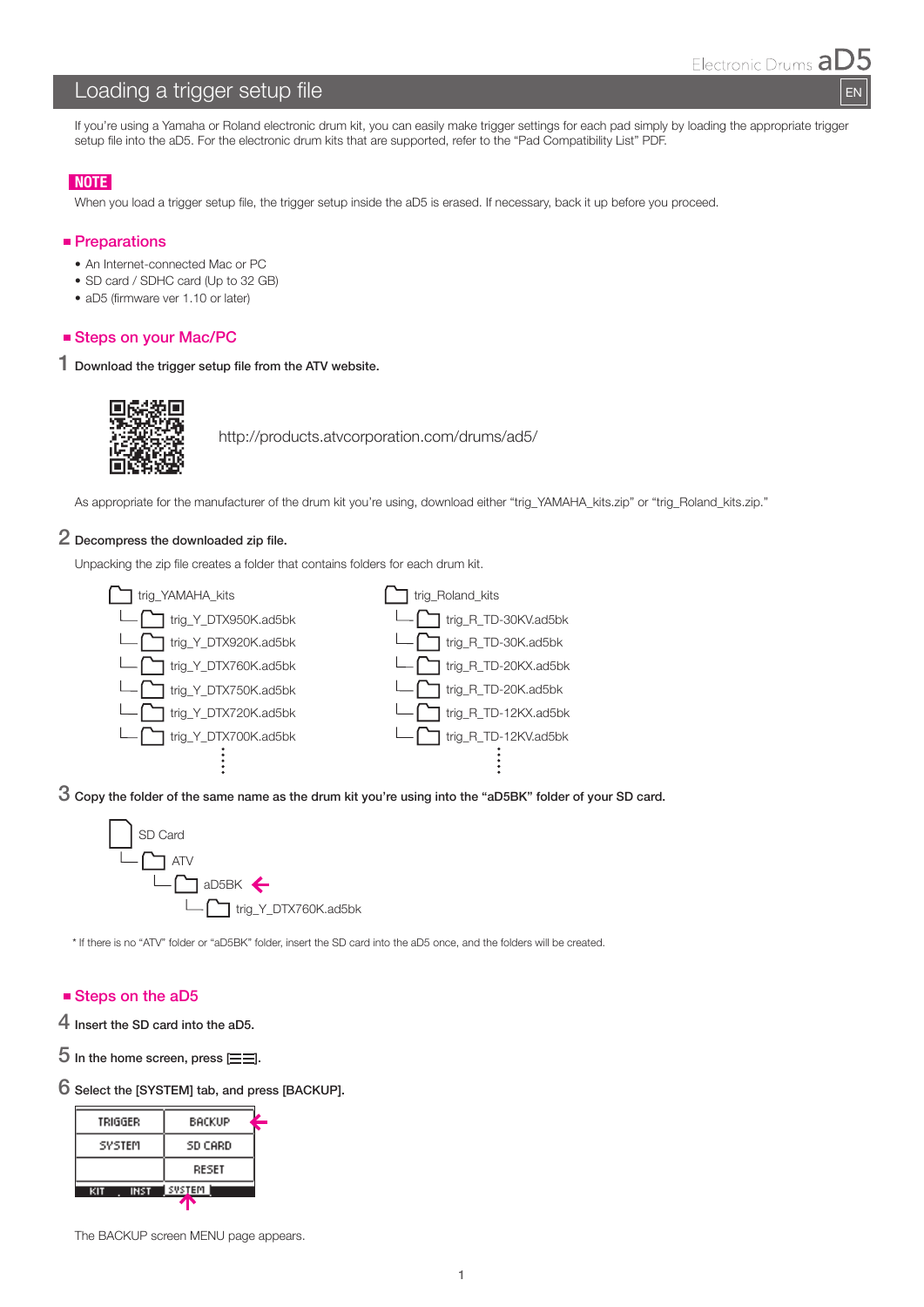# 7 Press [LOAD].

| <b>BACKUP</b><br><b>MENU</b> |        |  |
|------------------------------|--------|--|
| LOAD                         | DELETE |  |
| SAVE                         |        |  |
|                              |        |  |

8 Use the value knob to select the file of the drum kit name you copied earlier.

| <b>BACKUP</b><br><b>OAD</b> |                |  |  | 35% USED      |  |  |
|-----------------------------|----------------|--|--|---------------|--|--|
| File ( 15)                  |                |  |  | <b>700 MB</b> |  |  |
| tris_V_DTX760K              |                |  |  |               |  |  |
|                             | Loading Items  |  |  |               |  |  |
| Пкіт                        | □INST ⊠TRIGGER |  |  |               |  |  |
|                             |                |  |  |               |  |  |

# 9 Press [LOAD].

If you decide to cancel without loading, press the [CANCEL] button.

When loading is complete, the screen indicates "Completed."

10 Press the power button to turn off the power, and then turn the power on again.

To "Setup after loading the file"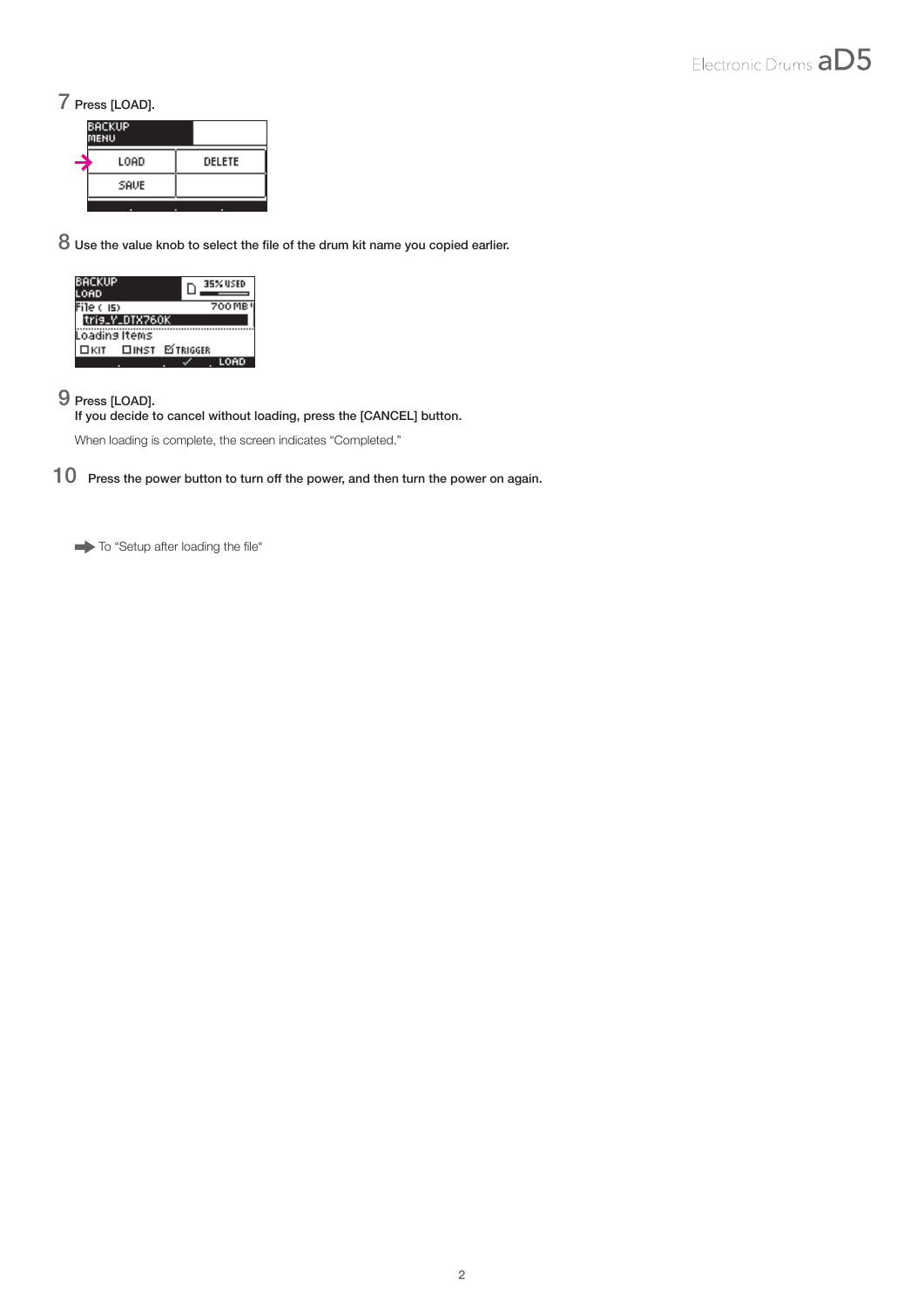## ■ Setup after loading the file

#### Crosstalk Cancel Wizard

This prevents the "crosstalk" in which the impact of striking a pad reaches a different pad, causing it to be inadvertently triggered.

# 1 Press the [HOME] button, and then press  $\equiv \equiv$ ].

# 2 Select the [SYSTEM] tab, and then press [TRIGGER].

| TRIGGER       | BACKUP  |  |  |
|---------------|---------|--|--|
| <b>SYSTEM</b> | SD CARD |  |  |
|               | RESET   |  |  |
| INST          | SVSTEM  |  |  |

The TRIGGER SETUP screen's WIZARD page appears.

# 3 Press [Crosstalk Cancel Wizard].



4 As directed in the screen, strike the specified pad strongly three times.



## 5 When the screen indicates "OK" press [NEXT] to proceed.

#### 6 Repeat steps 4—5 in the same way.

The aD5 calculates the state of crosstalk for all of the connected pads.

#### KICK > SNARE > TOM 1 > TOM 2 > TOM 3 > HIHAT > CRASH > RIDE > AUX 1 > AUX 2

- \* We recommend that you play a rimshot when striking the snare pad.
- \* If you press [RETRY], the previous strikes are discarded.
- \* If the specified pad is not connected, press [SKIP].

# 7 When the following screen appears, play the pads to verify that there is no crosstalk, and then press [EXIT].<br>CrossTalk Cancel<br>WIZARD



\* If there is crosstalk, press [YES] and repeat the wizard once again.